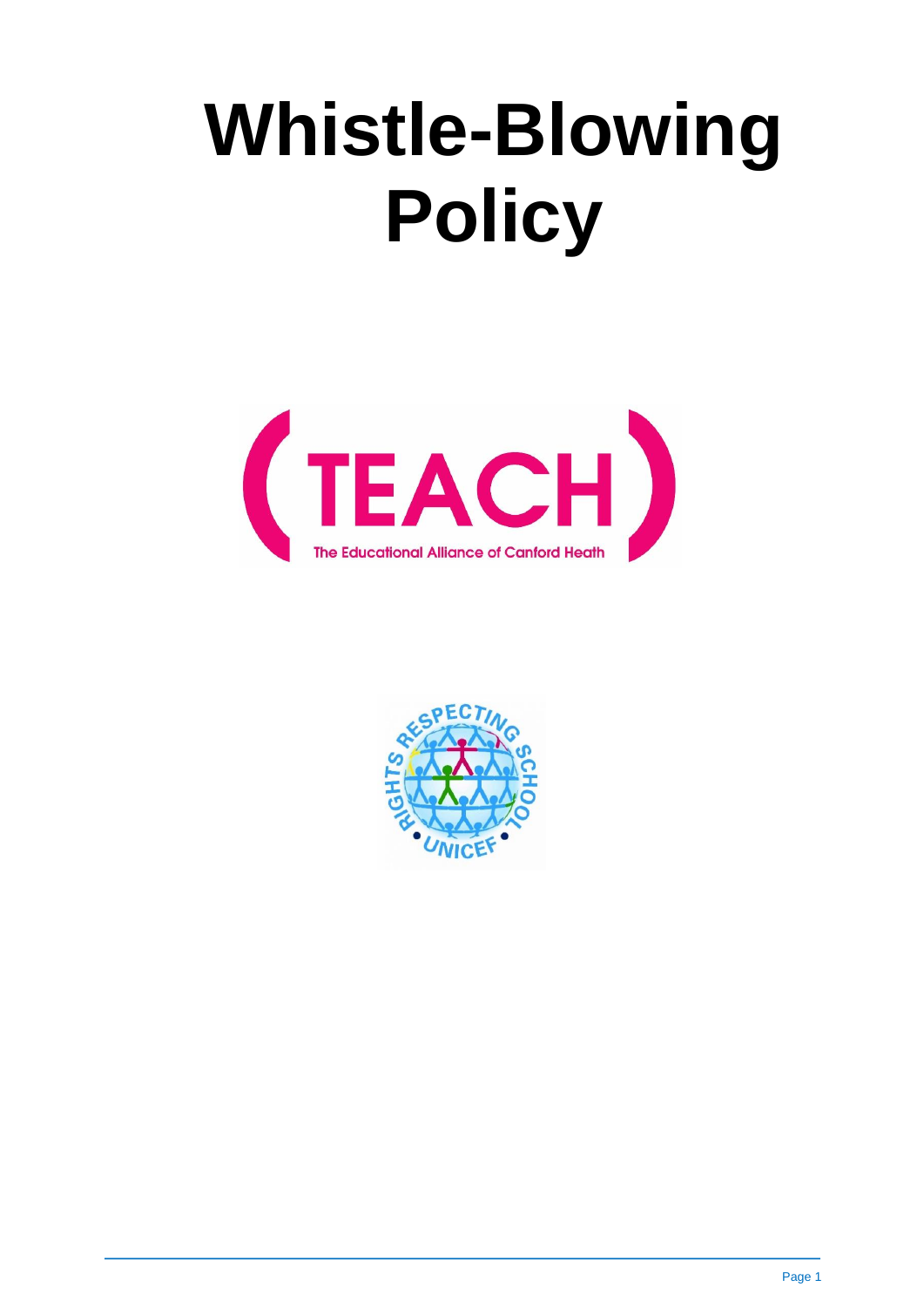#### **Statement of Intent**

Our mission is to promote a love of learning in order to maximise the life chances of every child in our Trust. Through nurturing, high expectations and skilled teaching, we will have a lasting and positive impact on our local and wider community.

### Our Vision

The TEACH Trust supports our children to become empowered citizens that make a meaningful contribution to society. Our curriculum reflects our locality and all it offers and aims to educate all children in matters which affect humanity in the wider world: these include all matters that relate to the climate and the world around us, such as climate change; the importance of respecting and celebrating the importance of equality and diversity; and being responsible global citizens.

We have the highest aspirations for our children: the broad and balanced curriculum promotes learning, provides cultural capital and supports spiritual, moral, social and cultural development. The Rights Respecting Gold awards and Anti Bullying awards reflect some of many ways in which education for character are integral to the work of our schools and highlights our focus on the children's personal development.

We aim to inspire our children to be socially conscious individuals who make a difference to the world. All our children secure the key learning and skills they will need to become lifelong learners and gain employment. Our ultimate aim is to improve all our children's life chances and prepare them to thrive in their future lives.

Under the Equality Act 2010 and the Public Sector Equality Act which came into force in April 2011, the Trust has due regard to the need to eliminate discrimination, advance equality of opportunity and foster good relations.

## **What is the aim of this Policy?**

The Trust and its Trustees are committed to high standards of conduct and to compliance with legal obligations and good practice. All people who work for and with the Trust are encouraged to speak up and raise concerns about any aspect of the Trust or the Schools work. They are encouraged to raise genuine, serious concerns as "whistle-blowers', and this policy provides a procedure for doing so.

The Trustees will take any action necessary in proportion to the nature of the concern. The Policy explains how those who raise concerns reasonably and in the public interest will be protected from detriment such as victimisation or discipline.

This policy aims to contribute to the creation of an open and supportive culture in line with the Code of Practice under the Public Interest Disclosure Act 1998.

## **Who is protected / covered by the Policy?**

The law provides protection for employees; agency employees; trainees and workers in the Trust who raise legitimate concerns about specified matters. These are called 'qualifying disclosures' which are in the public interest and are described by The Public Interest Disclosure Act 1998 as:

- **a** criminal offence;
- **L** a breach of a legal obligation;
- **a** miscarriage of justice;
- $\blacksquare$  a danger to the health and safety of any individual;
- **damage to the environment; or**
- **D** deliberate covering up of information tending to show any of the above five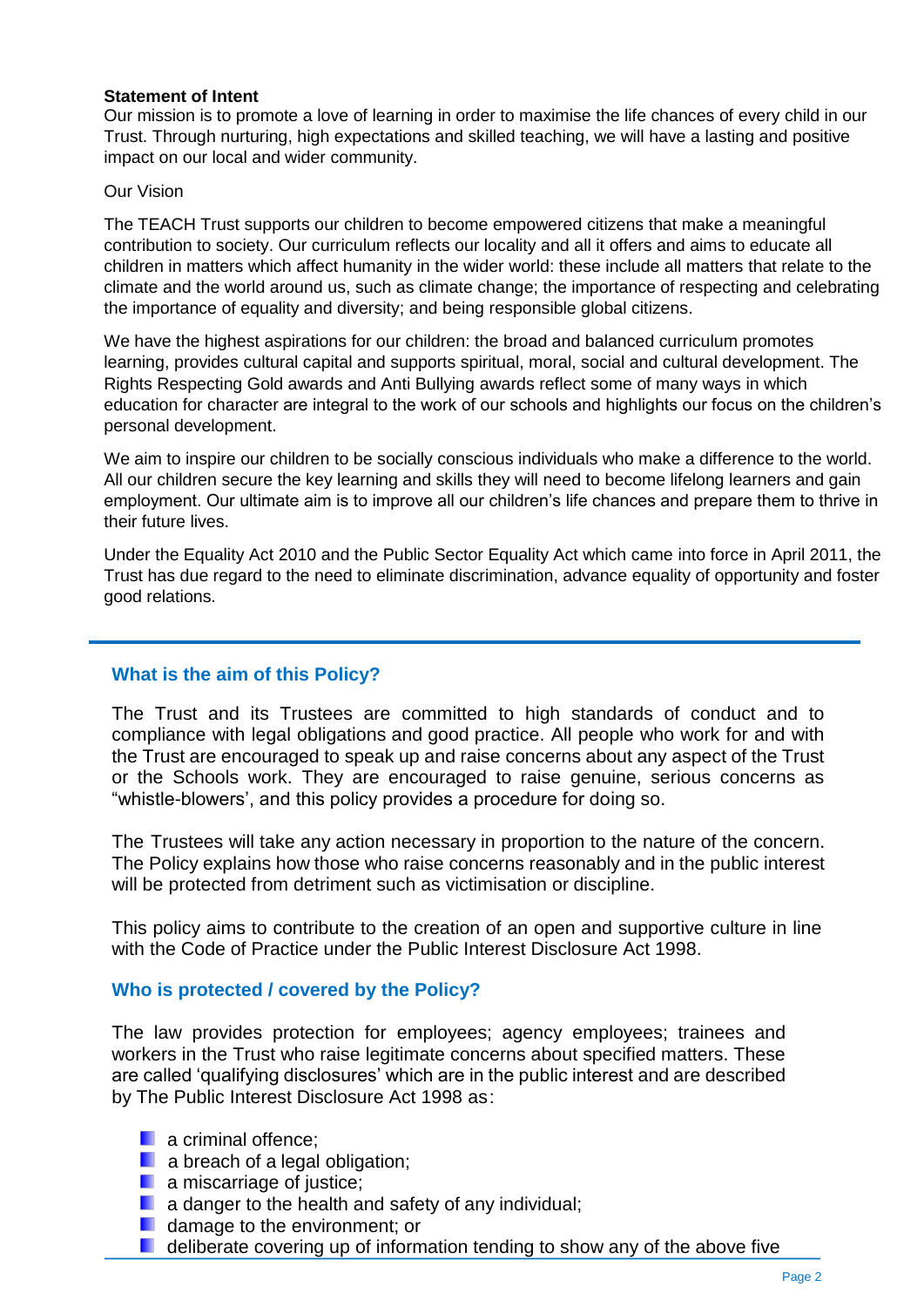matters.

If you reasonably believe that your disclosure is made in the public interest and you comply with this policy, then as a 'whistle blower' you will be protected from any detriment as a result of raising your concern. In particular, you will be protected from harassment or victimisation by a colleague.

The policy does **NOT** apply to raising grievances about an employee's personal situation and thus, does not replace existing procedures for personal differences or conflicts (for instance complaints about breaches of an employee's own contract of employment should be raised as a grievance). If you have concerns in this area you should consult the Trust Grievance Policy or your Head of School, who can advise you about the Grievance and other more appropriate procedures.

# **What is expected of the whistle-blower?**

If you raise a concern to someone within the Trust, you are expected to:

- **P** reasonably believe that your concern is in the public interest
- $\blacksquare$  reasonably believe that your concern is correct; and
- not raise your concern for personal gain

Should it not be possible to resolve a concern without revealing your identity, we will discuss with you what steps we will take to protect you from unfair treatment or detriment. This may include agreement to alternative working arrangements during any consequential investigation into the allegations. However, if you want your identity to remain confidential, we will where appropriate, respect your decision and not reveal your identity without your consent, unless this is unavoidable/deemed necessary. It should be recognised that if there are reasonable grounds for believing the allegations to be true, the public interest will rarely be served by taking no action.

Anonymous concerns will be considered to the extent that it is reasonable and practicable to do so. It is often difficult to attach equal weight to anonymousallegations due to the investigator's difficulty in confirming or following up evidence. If you are unsure whether an incident should be reported under this policy you may wish to discuss the matter initially with your trade union representative or Head of School.

# **Disclosures to other Organisations**

If you are going to raise a concern it should be made to the Trust firstas this policy encourages employees to raise genuine and serious concerns to the Trust or its regulators. However, if you feel unable to use the procedure described in this Policy, your concern should be made to a prescribed person, so that your employment rights are protected.

If you decide you cannot go to the Trust with the disclosure first, you should contract a prescribed person or body (guidance is available from GOV.UK – Blowing the whistle; list of prescribed people and bodies -

[https://www.gov.uk/government/publications/blowing-the-whistle-list-of-prescribed](https://www.gov.uk/government/publications/blowing-the-whistle-list-of-prescribed-people-and-bodies)[people-and-bodies\)](https://www.gov.uk/government/publications/blowing-the-whistle-list-of-prescribed-people-and-bodies)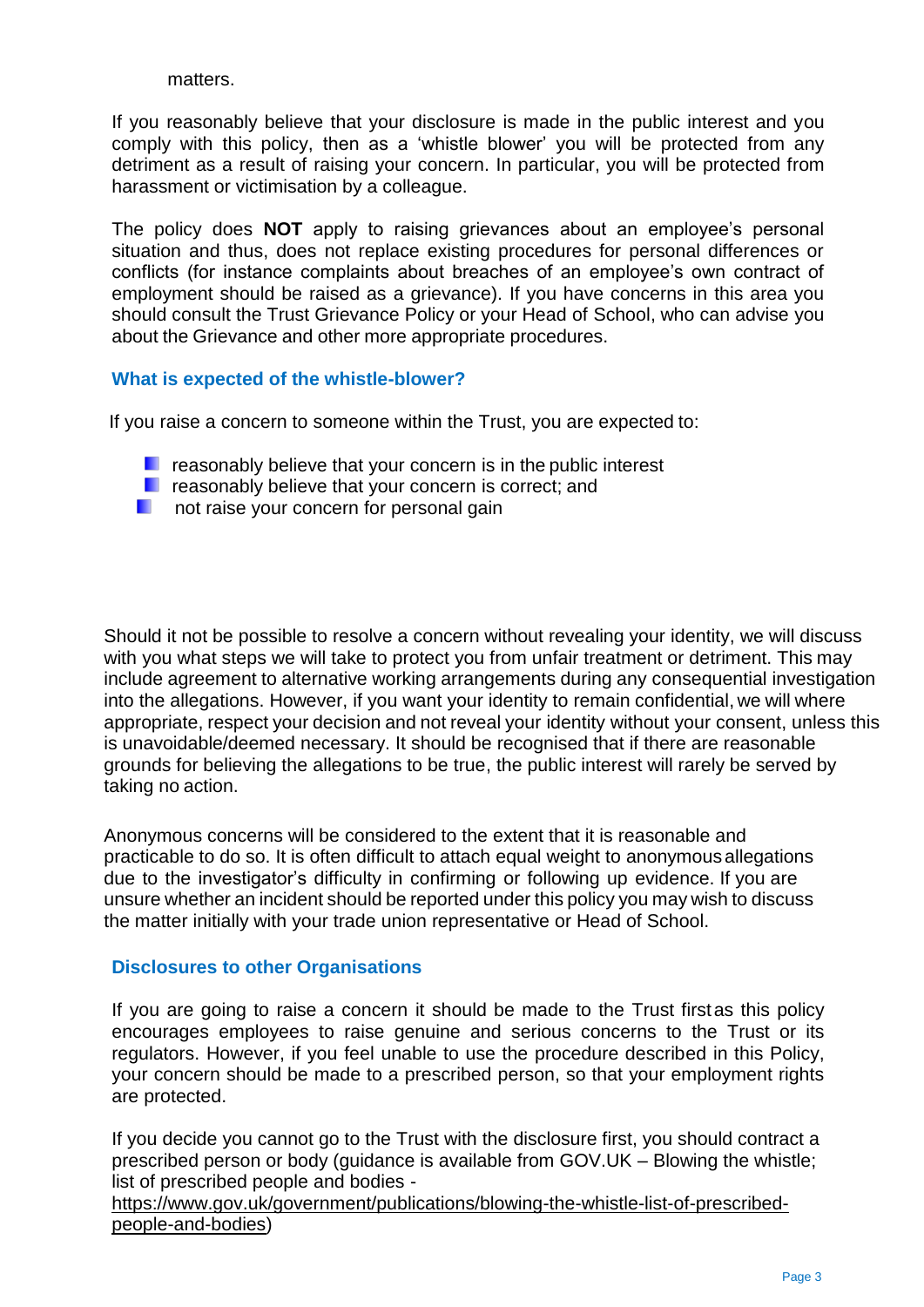# **False Allegations**

Failure to comply with this policy, including, raising frivolous or malicious concerns may result in disciplinary action being taken. A qualifying disclosure that is not confirmed by subsequent legislation will not lead toany action, penalty or detriment against the person making the allegation or disclosure.

However, where employees or other individuals knowingly make malicious or false accusations or allegations, these will be treated as an act of gross misconduct which is incompatible with their duties to the Trust.

## **Procedure for raising a concern**

Raising concerns will be dealt with under the following stages. Not all concerns will follow the full sequence of stages, subject to the particular circumstances of each case. The action taken by the Trust will be reasonable and proportionate, depending on the nature of the concern.

### Stage 1 – Informal

You should first raise your concern, in writing, to your Head of School, to see if it can be resolved without a formal procedure. Give as much information as possible about the nature of the problem; the background (with dates if possible); who is involved; the reasons you are concerned.

The Head of School will decide on the basis of the information provided, how the matter can be resolved. This may include informal resolution or formal consideration. The outcome will be explained to you.

If the concern is about the Head of School, please raise your concern with the CEO/Executive Headteacher.

If the concern is about the CEO/Executive Headteacher, please raise your concern with the Chair of the Trust Board via the Clerk.

#### Stage 2 – Formal

If you feel unable to raise your concern with your Head of School, or you are not satisfied with the response at the informal stage, you should raise your concern in writing to the CEO/Executive Headteacher, who will decide the nature and extent of the investigation to be carried out.

The outcome of the investigation will be considered carefully by the CEO/Executive Headteacher, who will decide whether any further action is necessary and/or to implement any recommendations. If the result of the investigation is that there is a case to be answered by any individual, the recognised procedure will be followed.

The amount of contact between you and the officers considering the issues raised will depend on the nature of the matters raised, however, you will be asked to indicate how much contact you would prefer.

Subject to confidentiality, you will be informed of the outcome of the investigation and how the matter has been resolved. If you are not satisfied with this response you may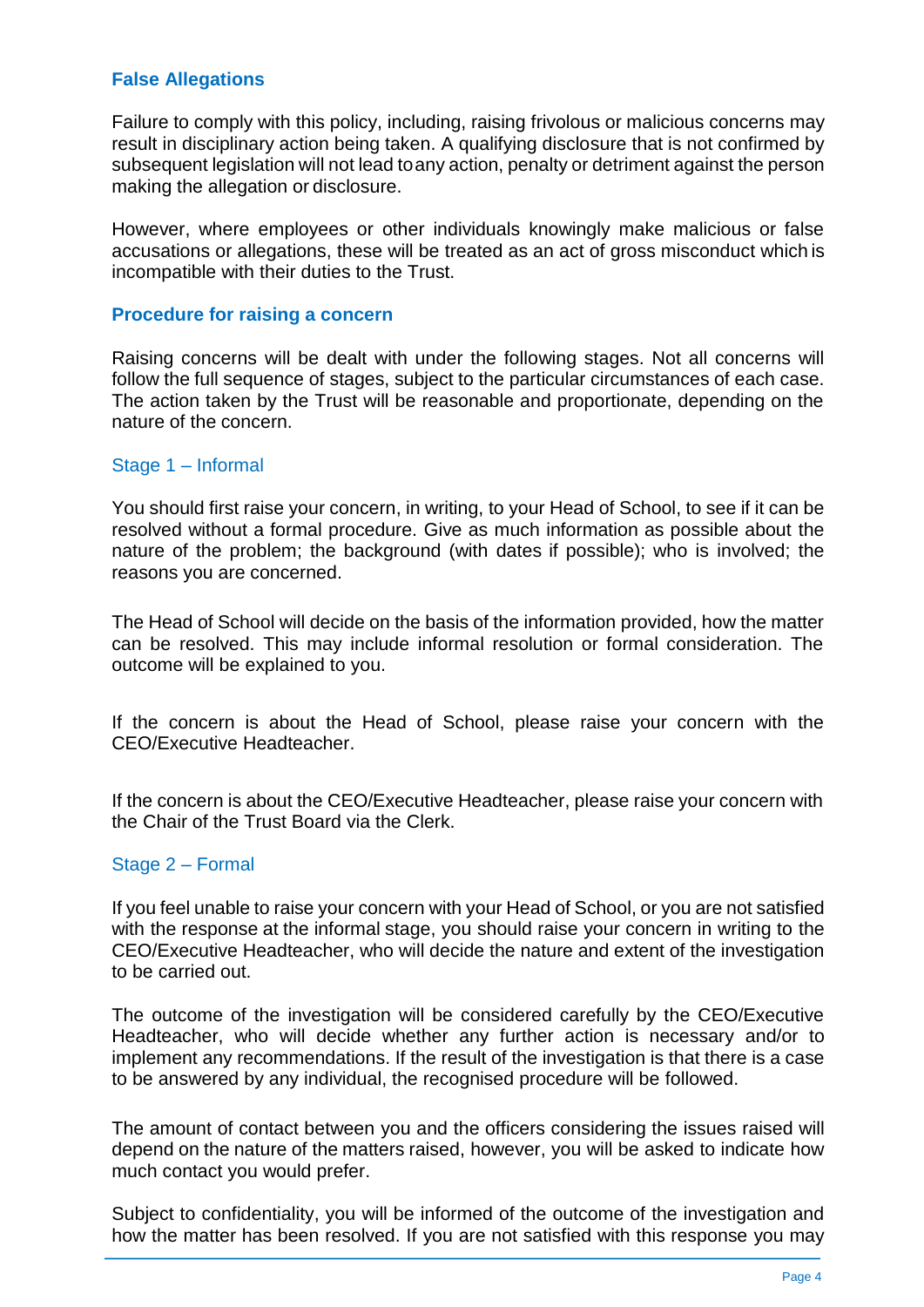raise your concern with the Chair of the Trust Board or take the matter further with the prescribed persons or organisations where justified under this procedure.

#### **How will the Policy be monitored?**

The Trustees have a responsibility for registering the nature of all concerns raised and to record the outcome. The Trust will identify any patterns of concern and assesses the effectiveness of the Policy.

#### **Review**

This procedure will be kept under review and any amendments will be subject to consultation with staff representatives.

#### **Complaints**

The Secretary of State for Education is the prescribed person for matters relating to education for whistle blowers who do not want to raise matters direct with their employer. Concerns can be raised with DfE.

Volunteers who have concerns about schools should complain through the school's complaints procedure. They may also be able to complain to the local authority or DfE depending on the substance of the complaint.

Written October 2020 Reviewed October 2021 Next review date October 2022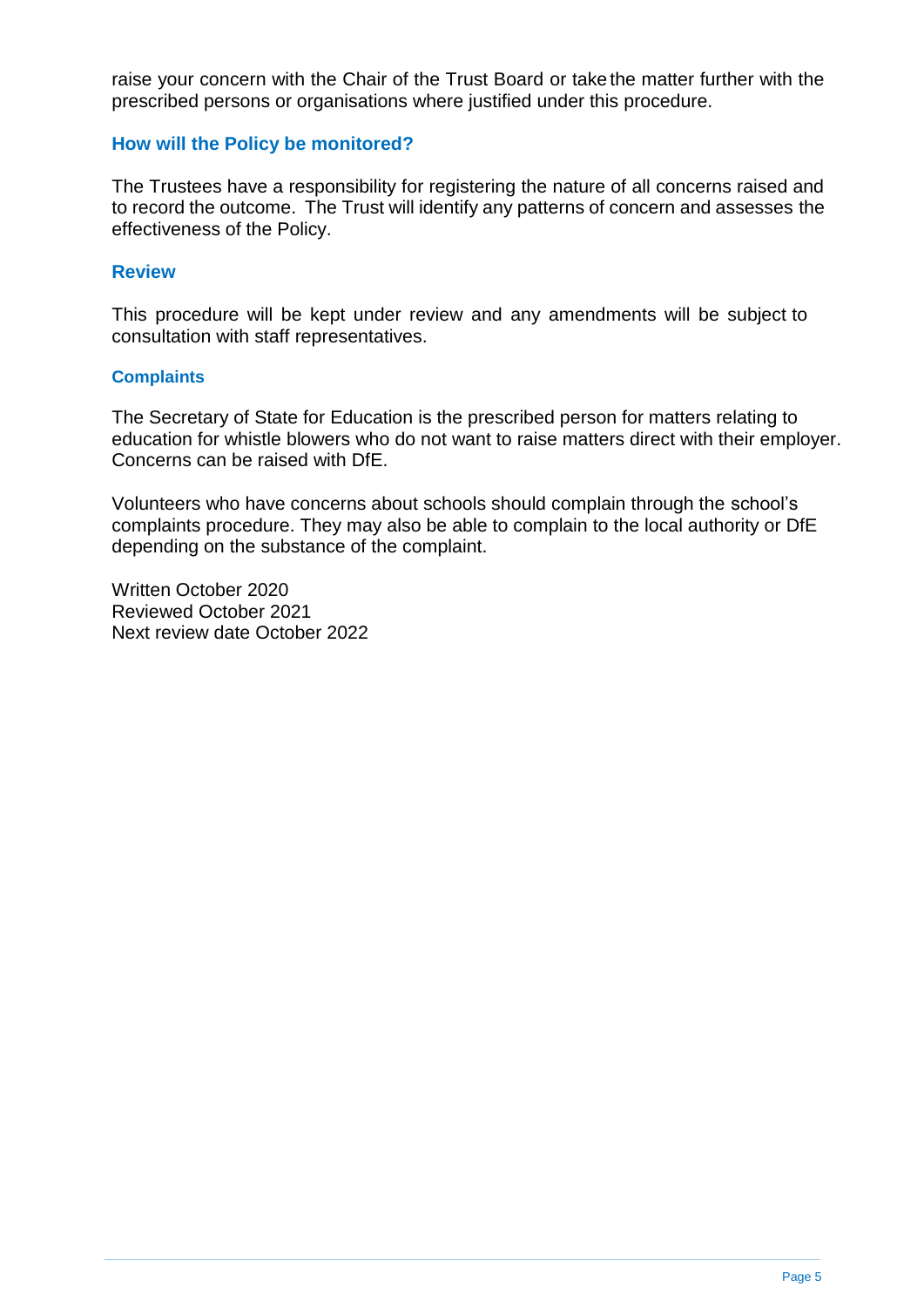| Question                                                                                          | <b>Response</b>        |             |
|---------------------------------------------------------------------------------------------------|------------------------|-------------|
| Which relevant groups and<br>stakeholders have been consulted with in<br>relation to this policy? |                        | Please tick |
|                                                                                                   | <b>Pupils</b>          |             |
|                                                                                                   | <b>Trustees</b>        |             |
|                                                                                                   | <b>Staff</b>           |             |
|                                                                                                   | Parents/Carers         |             |
|                                                                                                   | <b>Local Authority</b> |             |
|                                                                                                   | <b>Trade Unions</b>    |             |
|                                                                                                   | Other Advisors (give   |             |
|                                                                                                   | details)               | <b>HR</b>   |
| What are the arrangements for<br>monitoring and reviewing the actual<br>impact of the policy?     | Termly                 |             |
|                                                                                                   | Annually               |             |
|                                                                                                   | When applied           |             |
|                                                                                                   | If legislation         |             |
|                                                                                                   | changes                |             |
|                                                                                                   | If a formal complaint  |             |

## **Equality Impact Assessment**

| negative impact?<br>any<br>evidence/data used                                                                                                                     | (e.g.<br>adjustment to the<br>policy)                                       |
|-------------------------------------------------------------------------------------------------------------------------------------------------------------------|-----------------------------------------------------------------------------|
| Review if<br>✓<br><b>Disability</b><br>whistleblowing relates<br>to one particular<br>protected group over<br>others                                              | Respond to any<br>negative impact on<br>individual groups                   |
| Review if<br>Gender<br>whistleblowing relates<br>reassignment<br>to one particular<br>protected group over<br>others                                              | Respond to any<br>negative impact on<br>individual groups                   |
| Review if<br><b>Marriage or civil</b><br>whistleblowing relates<br>partnership<br>to one particular<br>protected group over<br>others                             | Respond to any<br>negative impact on<br>individual groups                   |
| Review if<br><b>Pregnancy and</b><br>whistleblowing relates<br>maternity<br>to one particular<br>protected group over<br>others                                   | Respond to any<br>negative impact on<br>individual groups                   |
| ✓<br>Review if<br>Race<br>whistleblowing relates<br>to one particular<br>protected group over<br>others<br>$\checkmark$<br>Review if<br><b>Religion or belief</b> | Respond to any<br>negative impact on<br>individual groups<br>Respond to any |